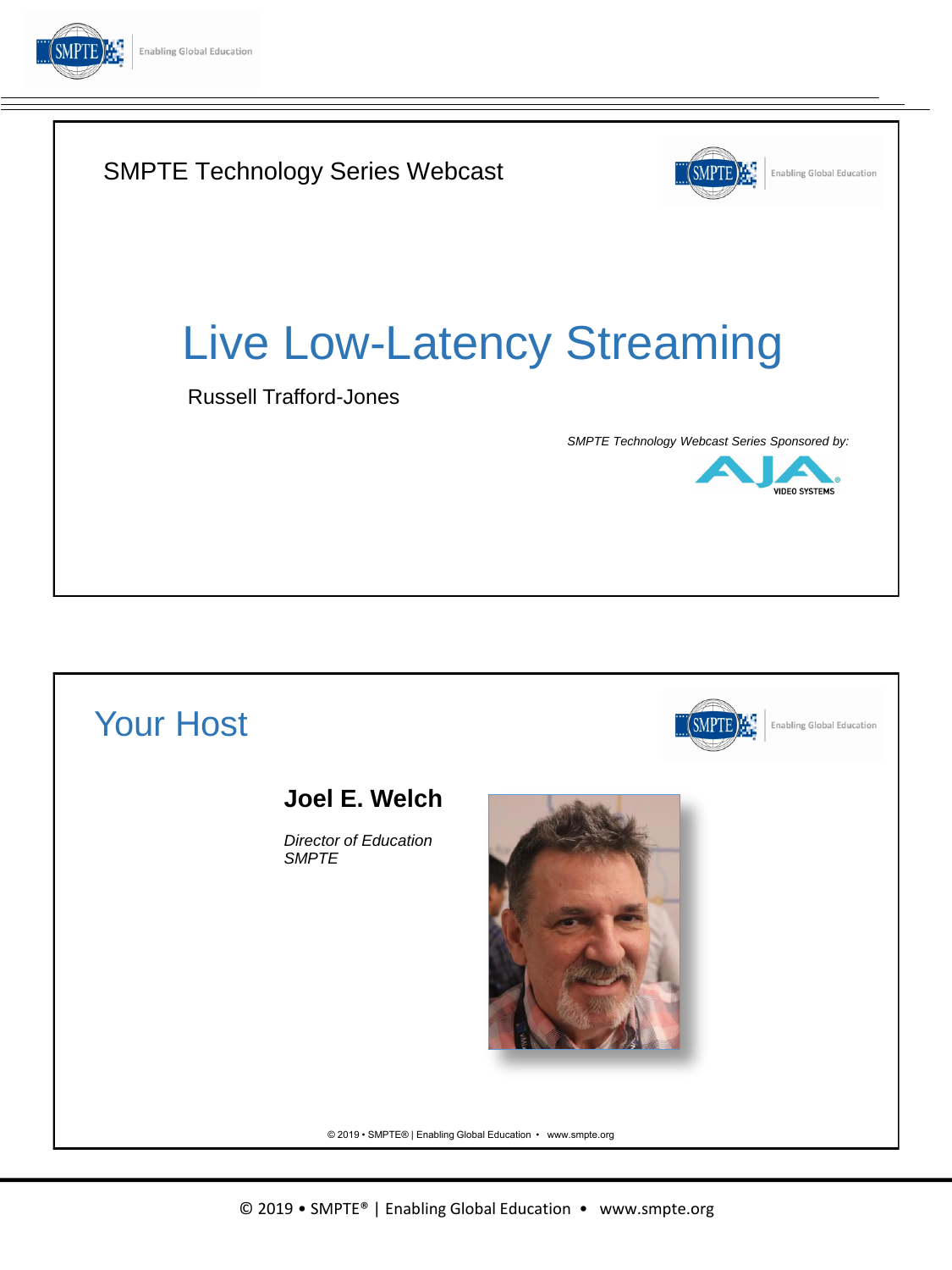



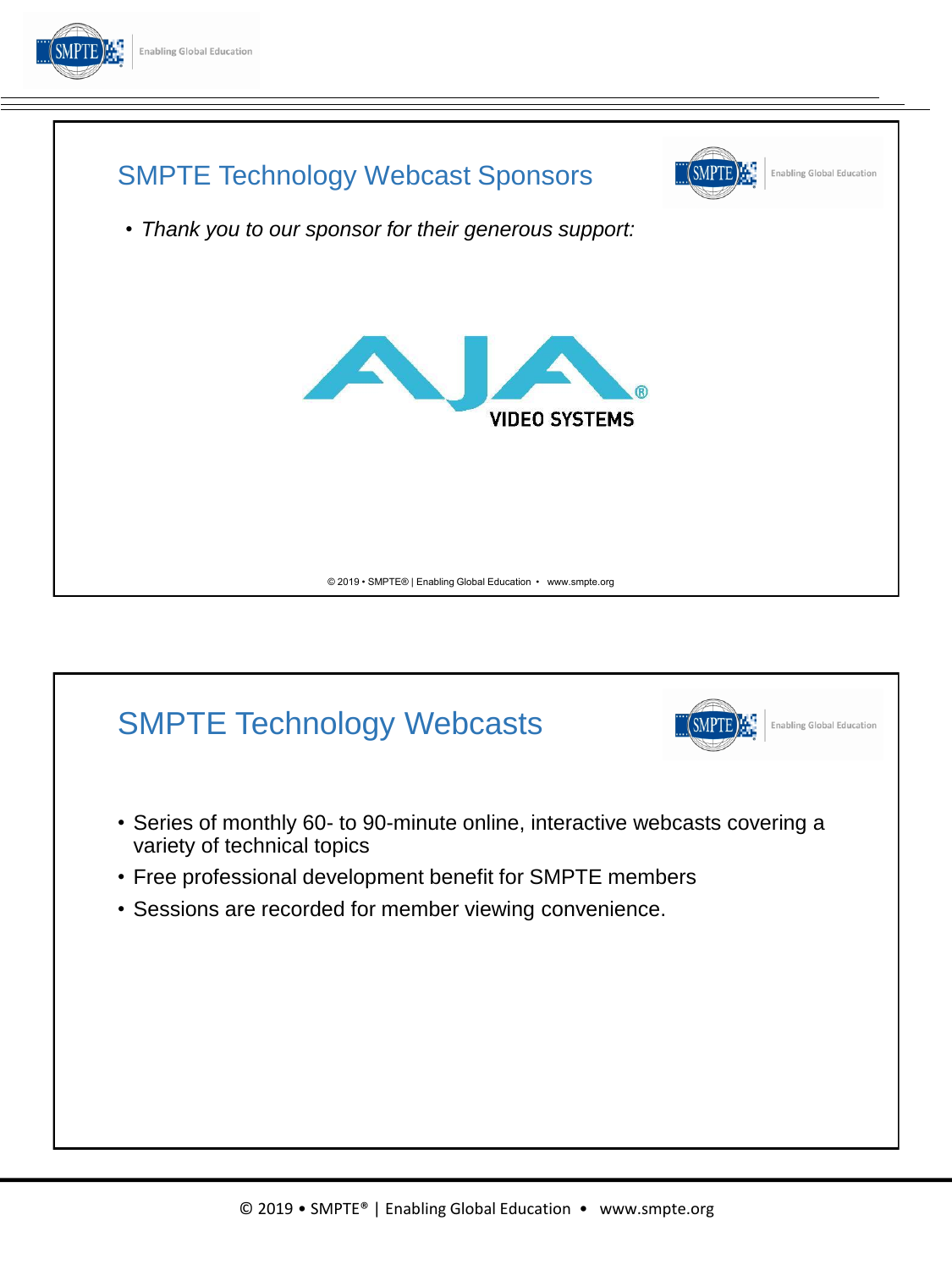

## **Housekeeping**



**Enabling Global Education** 

- Please indicate you want to ask verbal question by indicating such in the chat box
	- If you do not have a microphone, please submit your questions via text
- SMPTE provides a PDF of select slides used during webcasts in exchange for your feedback
	- Once your feedback is submitted, you will automatically be redirected to the PDF for downloading
- Please feel free to post or blog about today's webcast on your social media platform of choice

@smpteconnect #SMPTEWebcast

Views and opinions expressed during this SMPTE Webcast are those of the presenter(s) and do not necessarily reflect those of SMPTE or SMPTE Members.

This webcast is presented for informational purposes only. Any reference to specific companies, products or services does not represent promotion, recommendation, or endorsement by SMPTE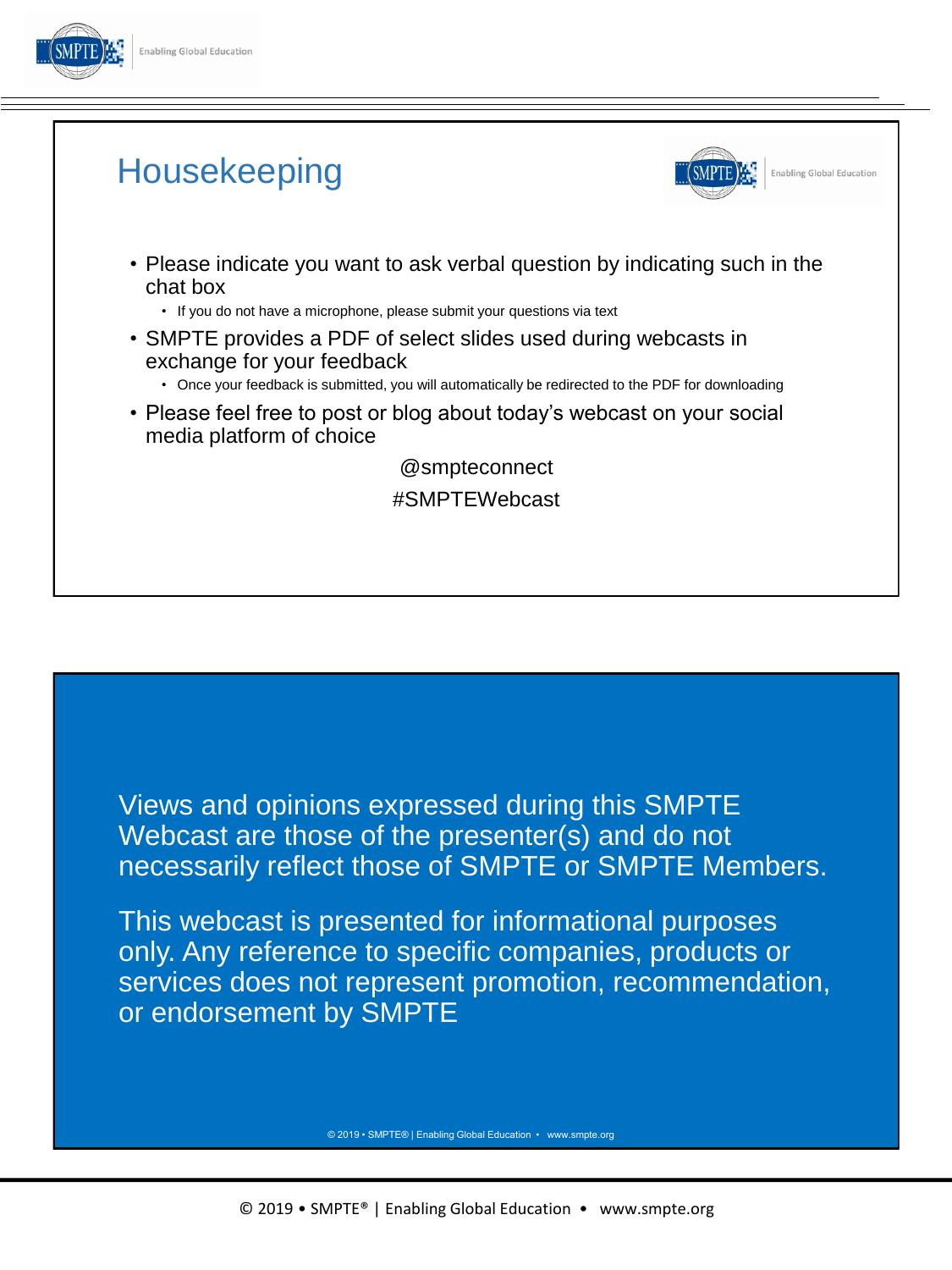



- What is live streaming?
- Standardisation within Streaming
- How is it achieved?
- What is *Low* Latency?
- What are the sources of Latency?
- How can we improve on HLS?
- WebRTC
- CMAF
- Conclusion

© 2019 • SMPTE® | Enabling Global Education • www.smpte.org

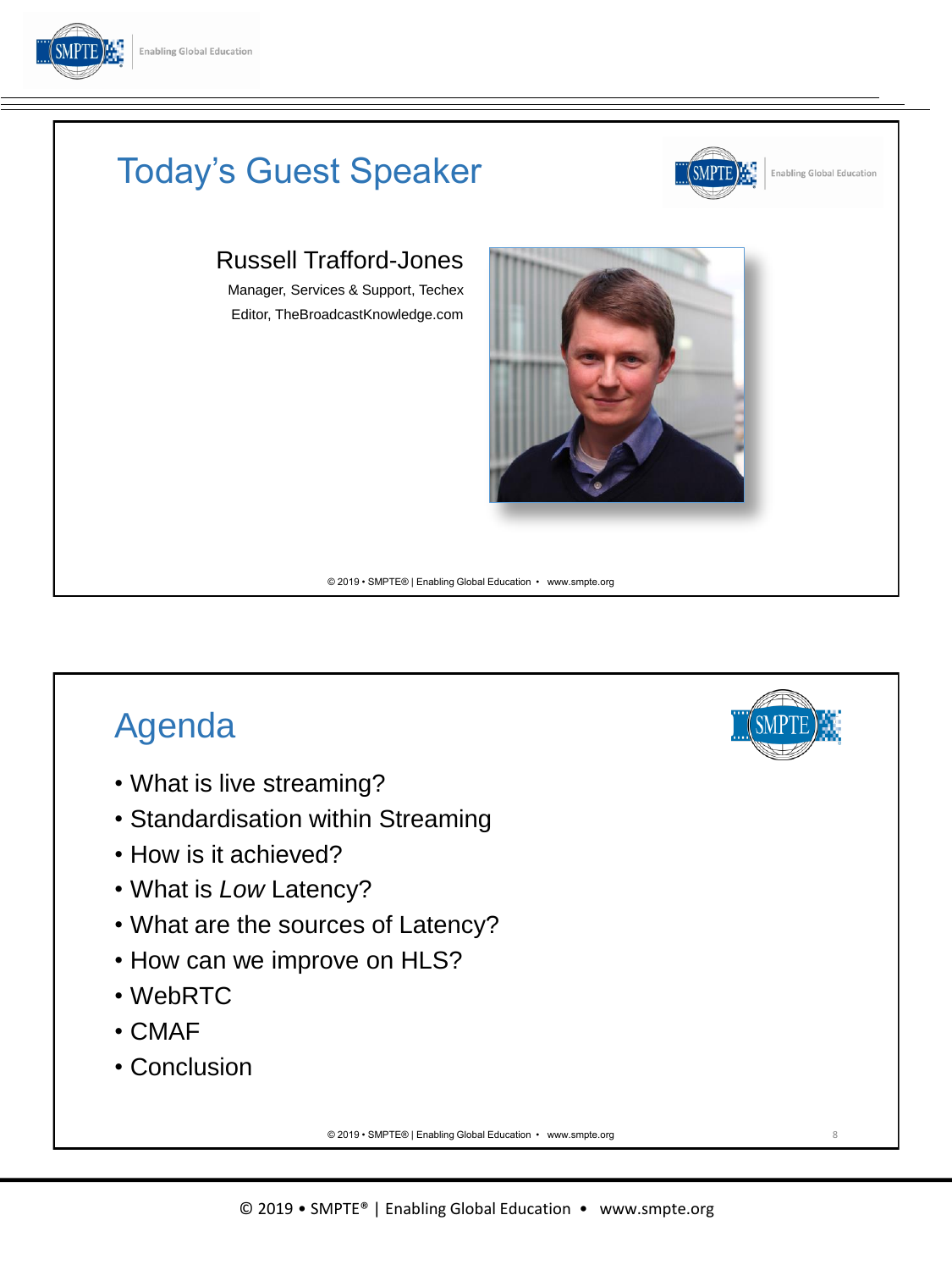



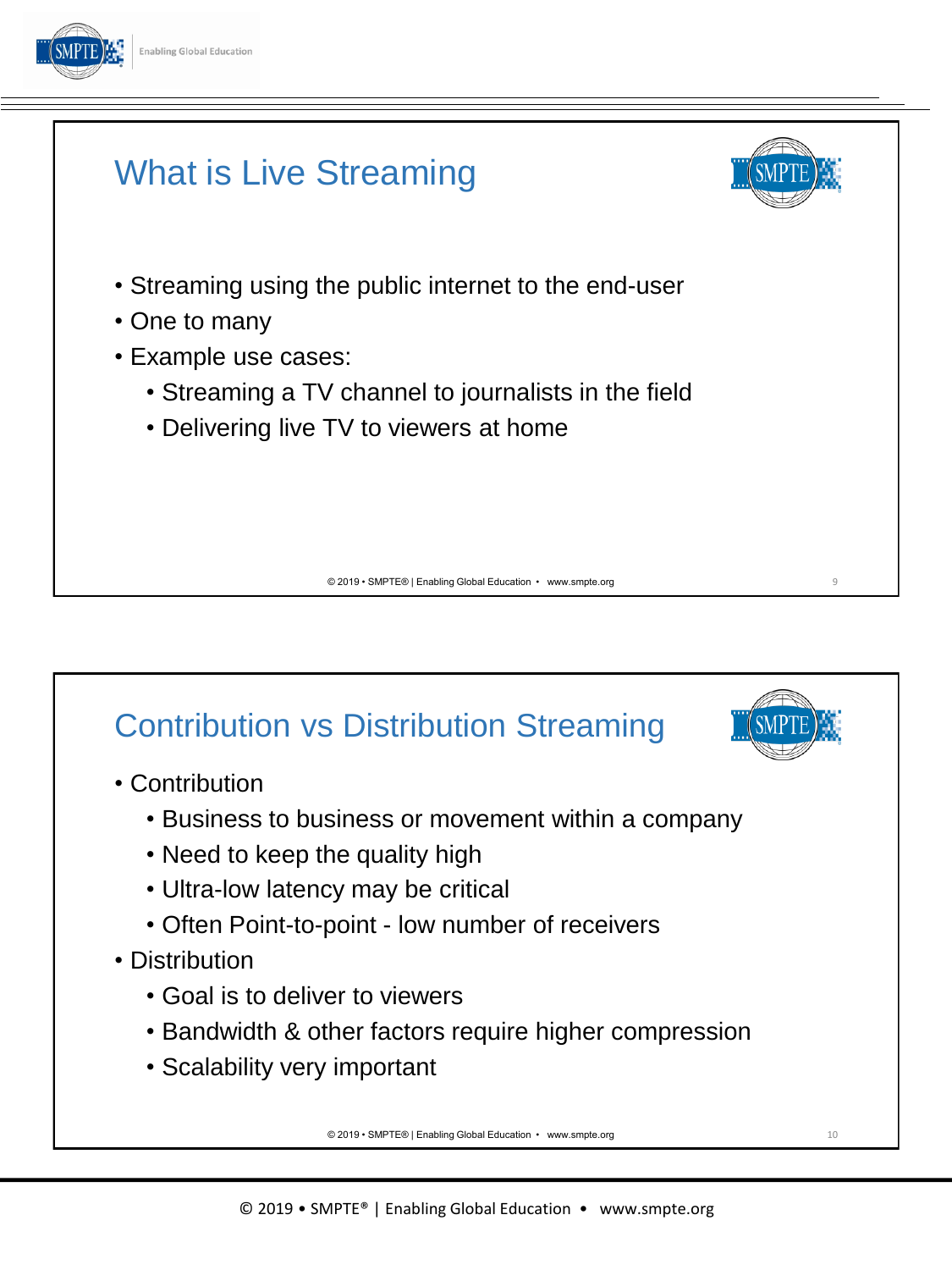



## Standardisation Bodies

- IETF and W3C for WebRTC
- MPEG for MPEG DASH
- HLS several versions as an IETF RFC (e.g. 8216)
- RTMP 'Specification Document'
- MPEG for CMAF
- Defacto standards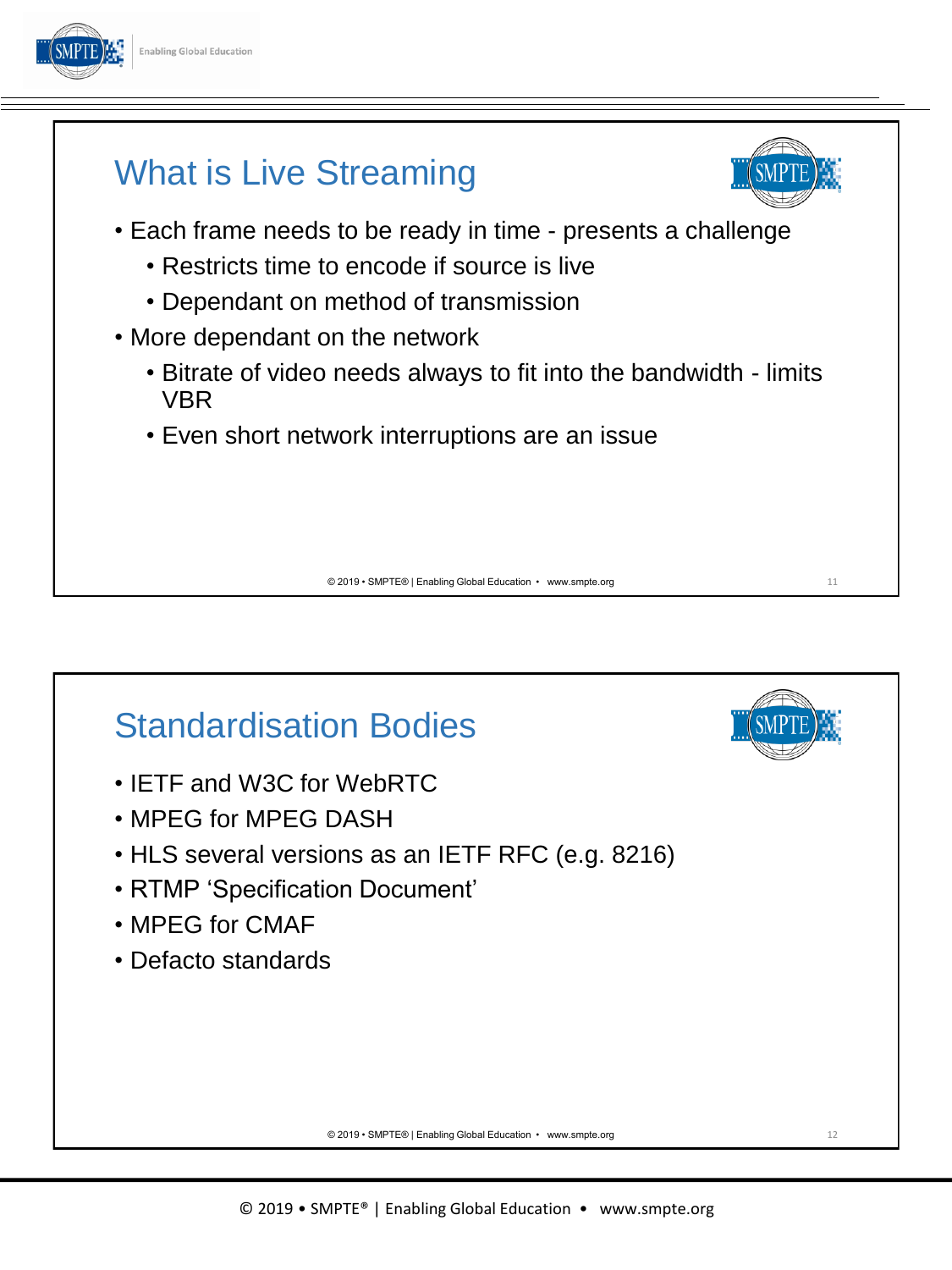



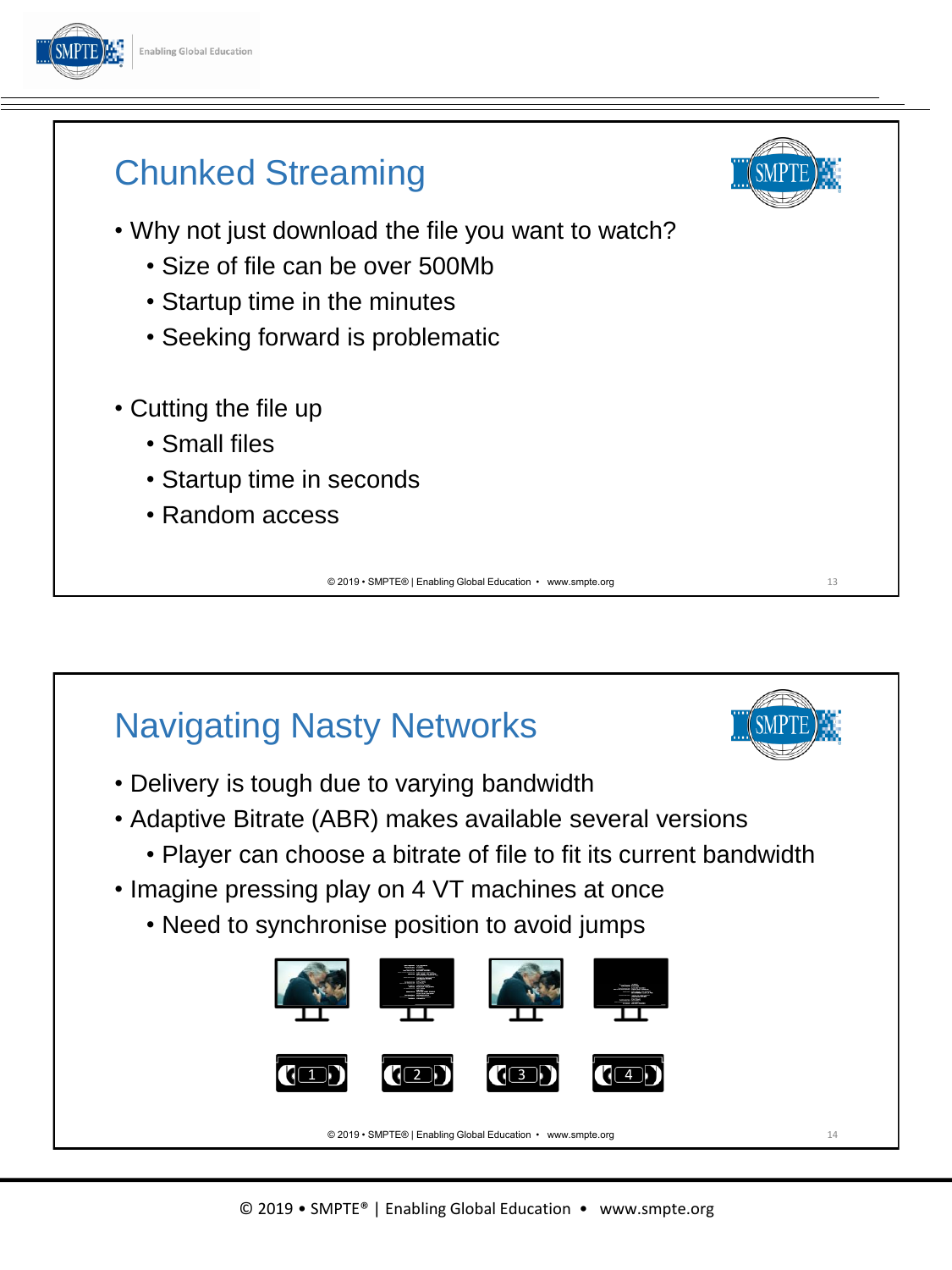

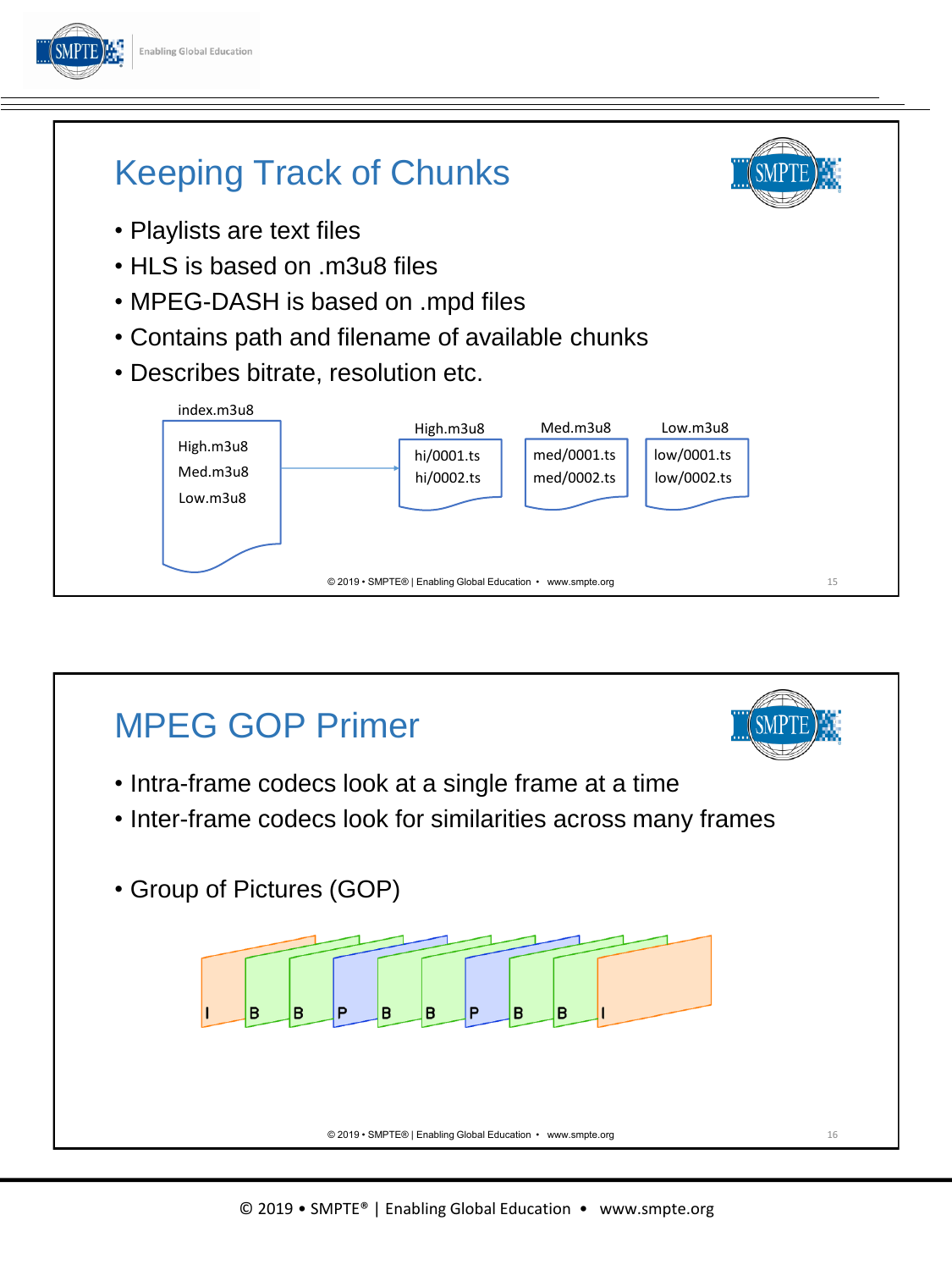



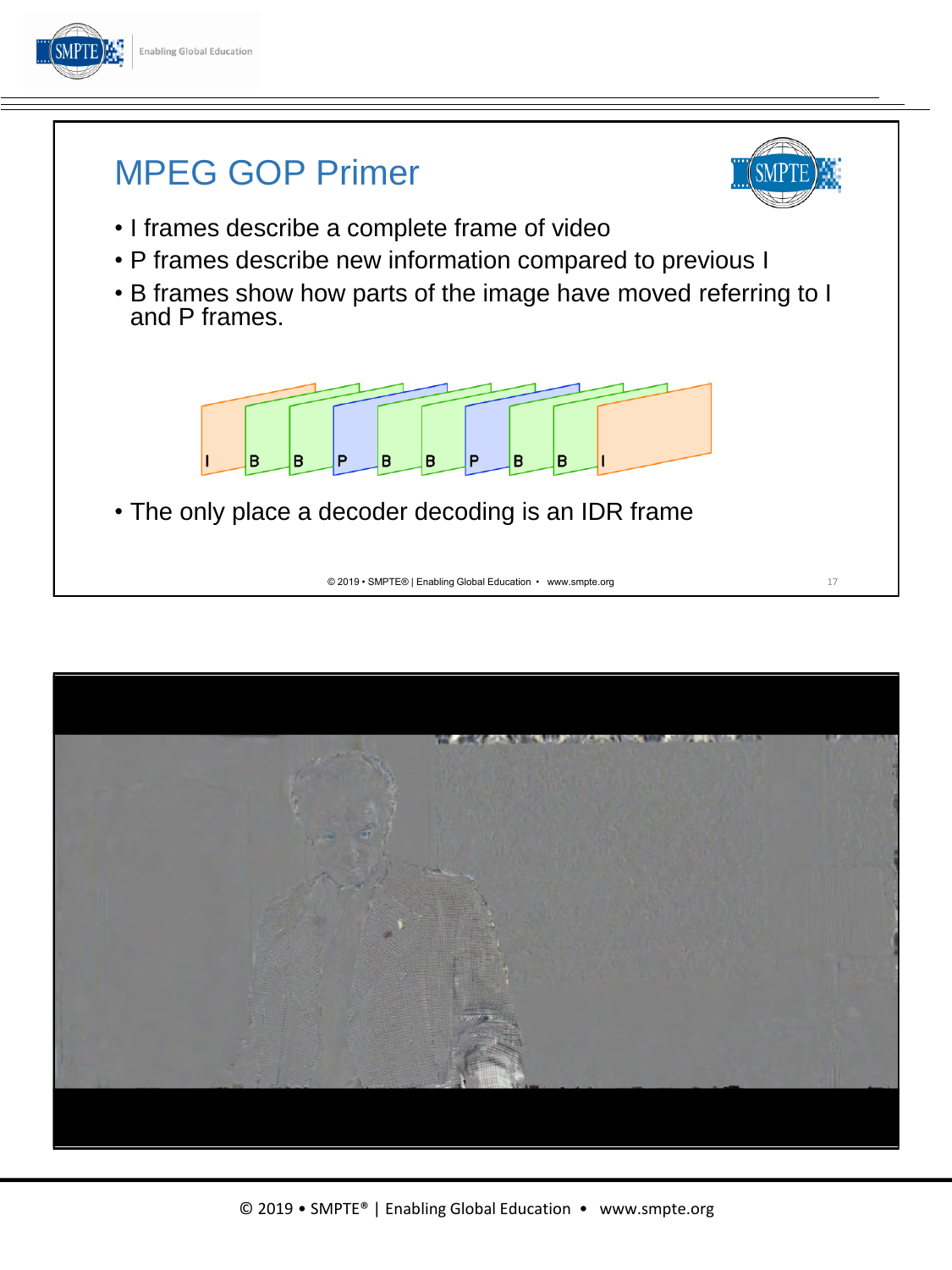



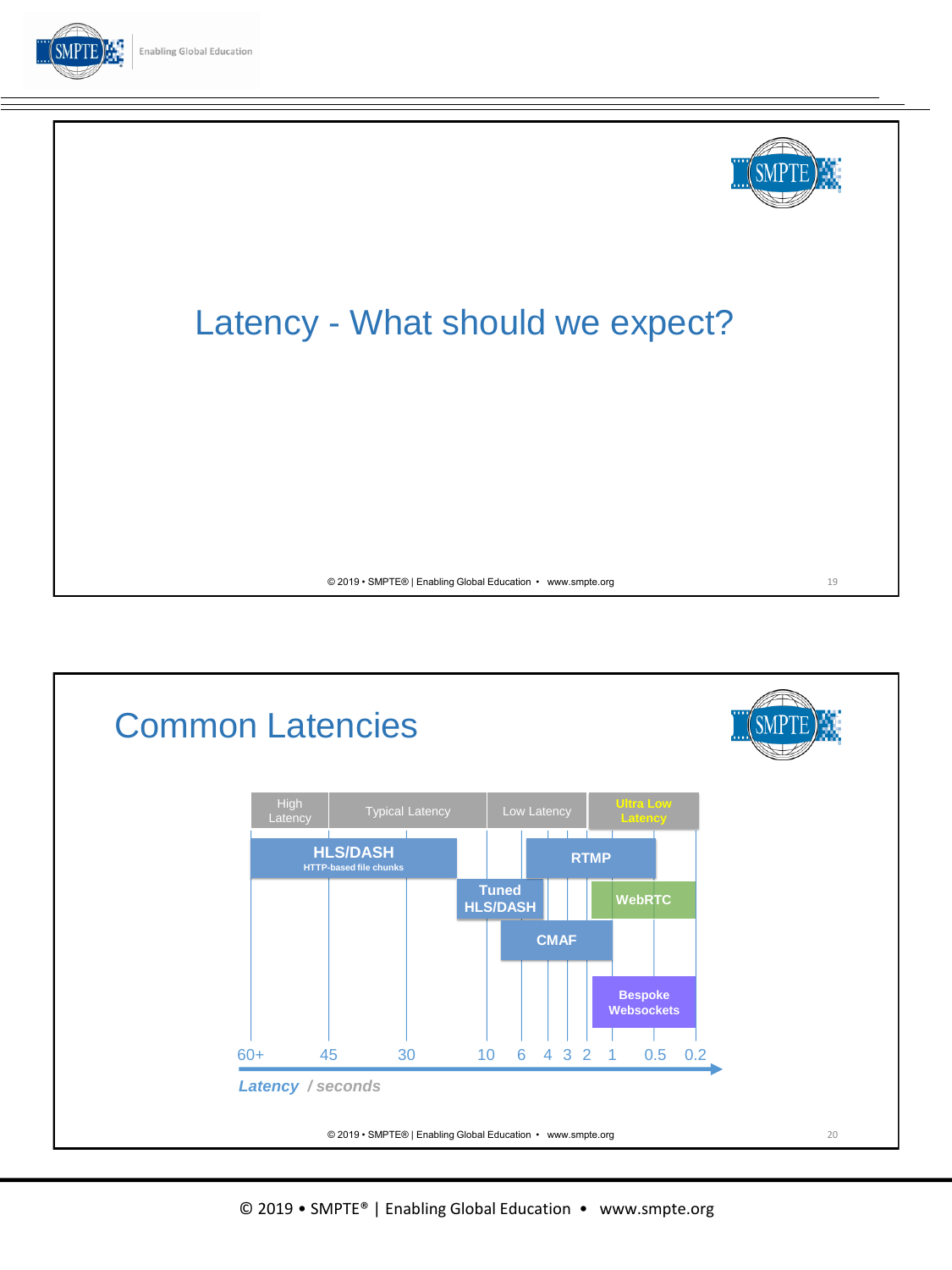

#### Business Case Check • How much does latency matter? • Not everyone is Netflix • Not everyone is streaming the Super Bowl • Live Sports • Betting • Auctions

- E-Gaming
- Return Vision as part of a production

© 2019 • SMPTE® | Enabling Global Education • www.smpte.org

## Business Case Check

- Catch up with Broadcasters
- Beat broadcasters
- Live is a USP
- Innovate in different types of programming
	- Live overlays
	- Interactivity



21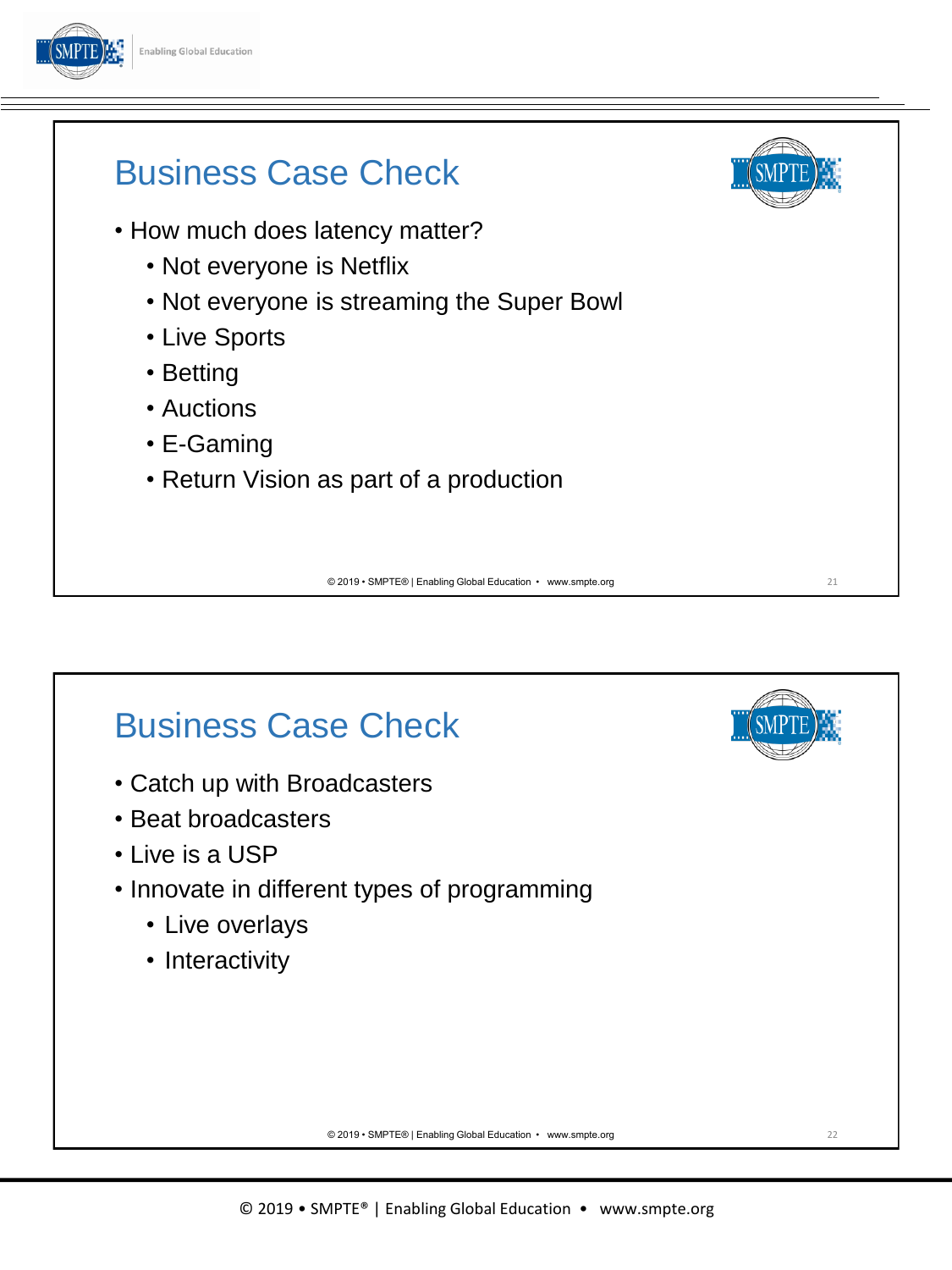





## The Latency Chain

- Encoder
- Contribution Propagation
- Packaging
- Transcoding
- CDN Propagation
- Delivery Propagation
- Playback Buffer
- Playback Start algorithm

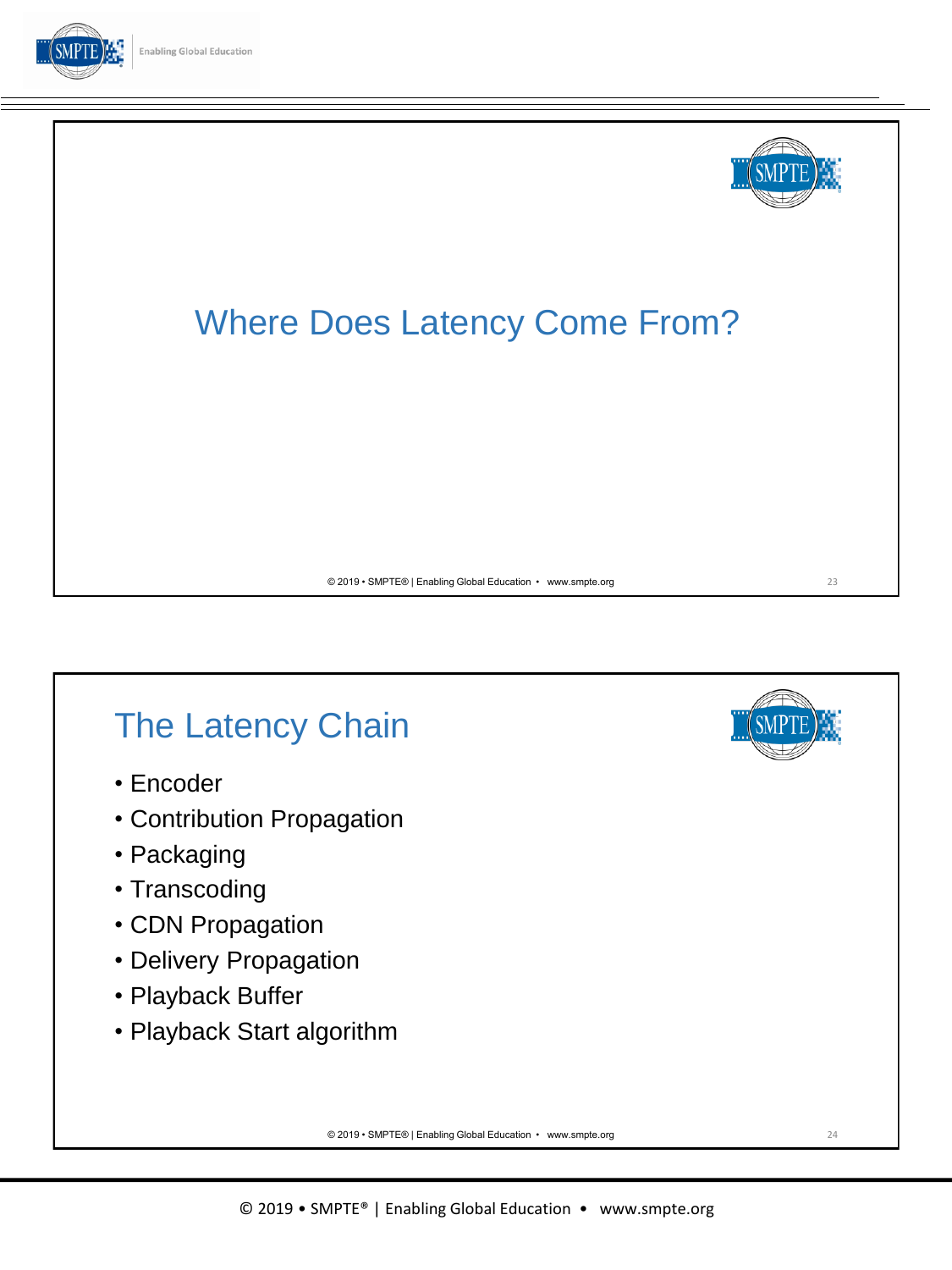



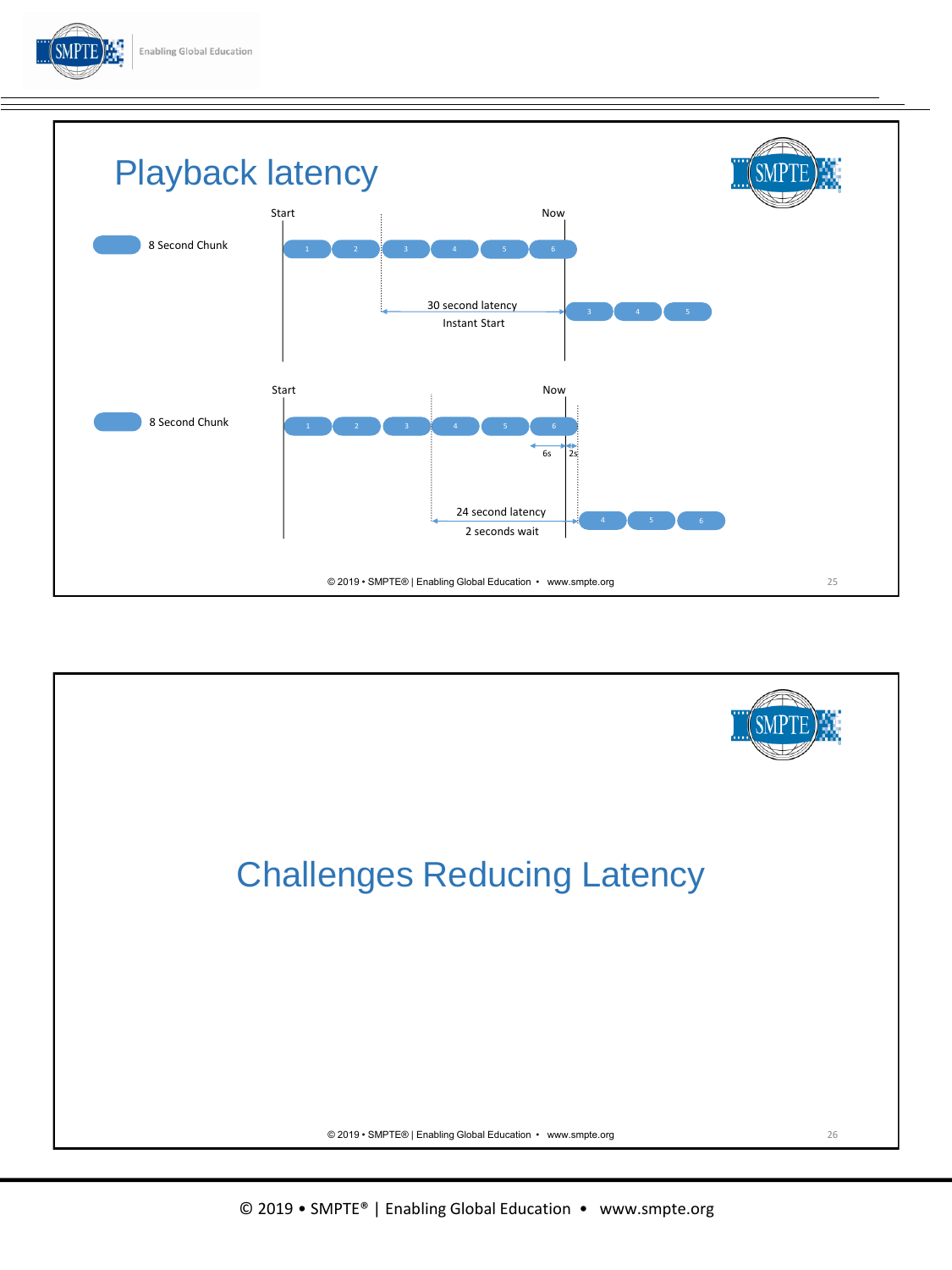

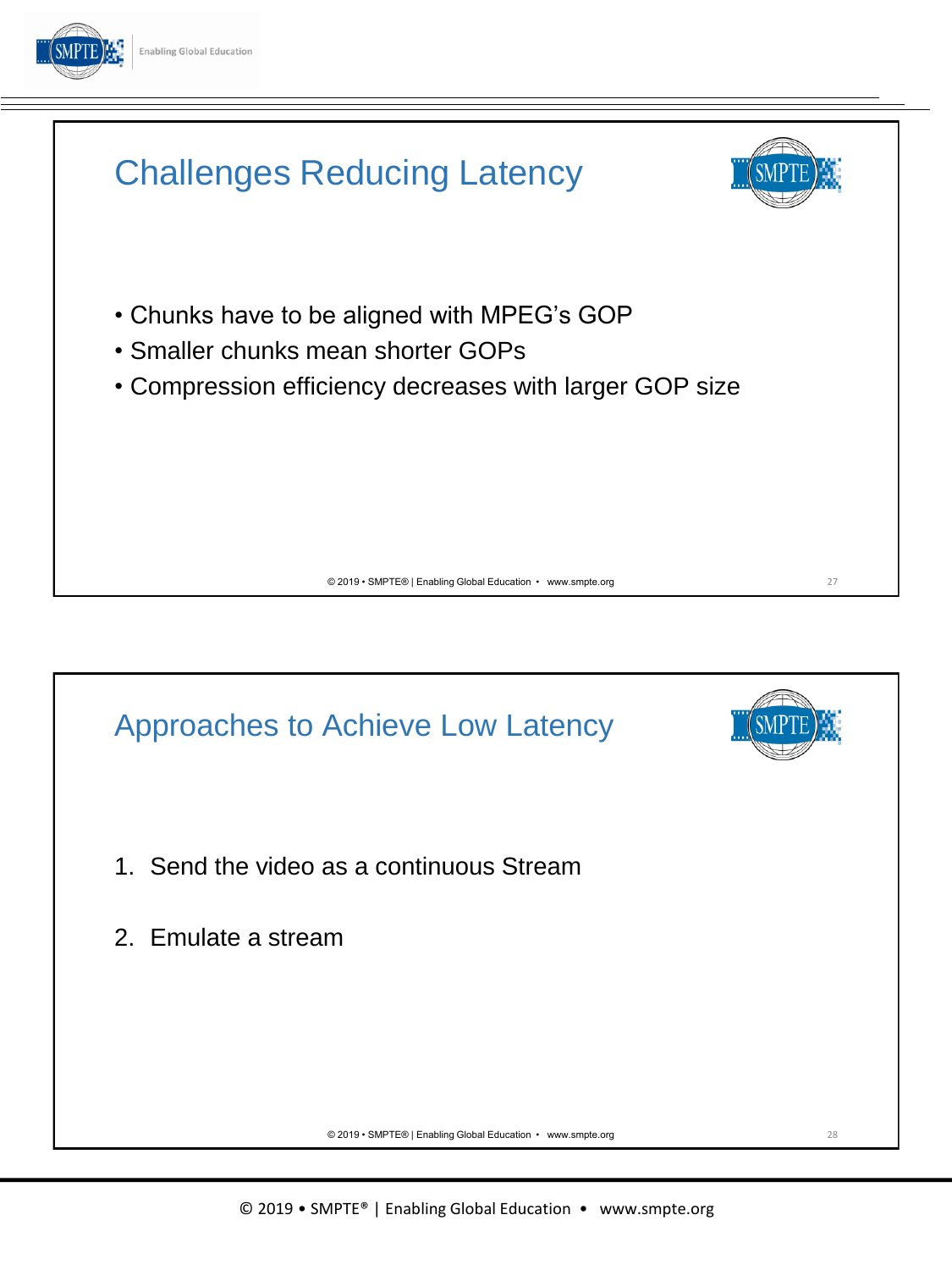



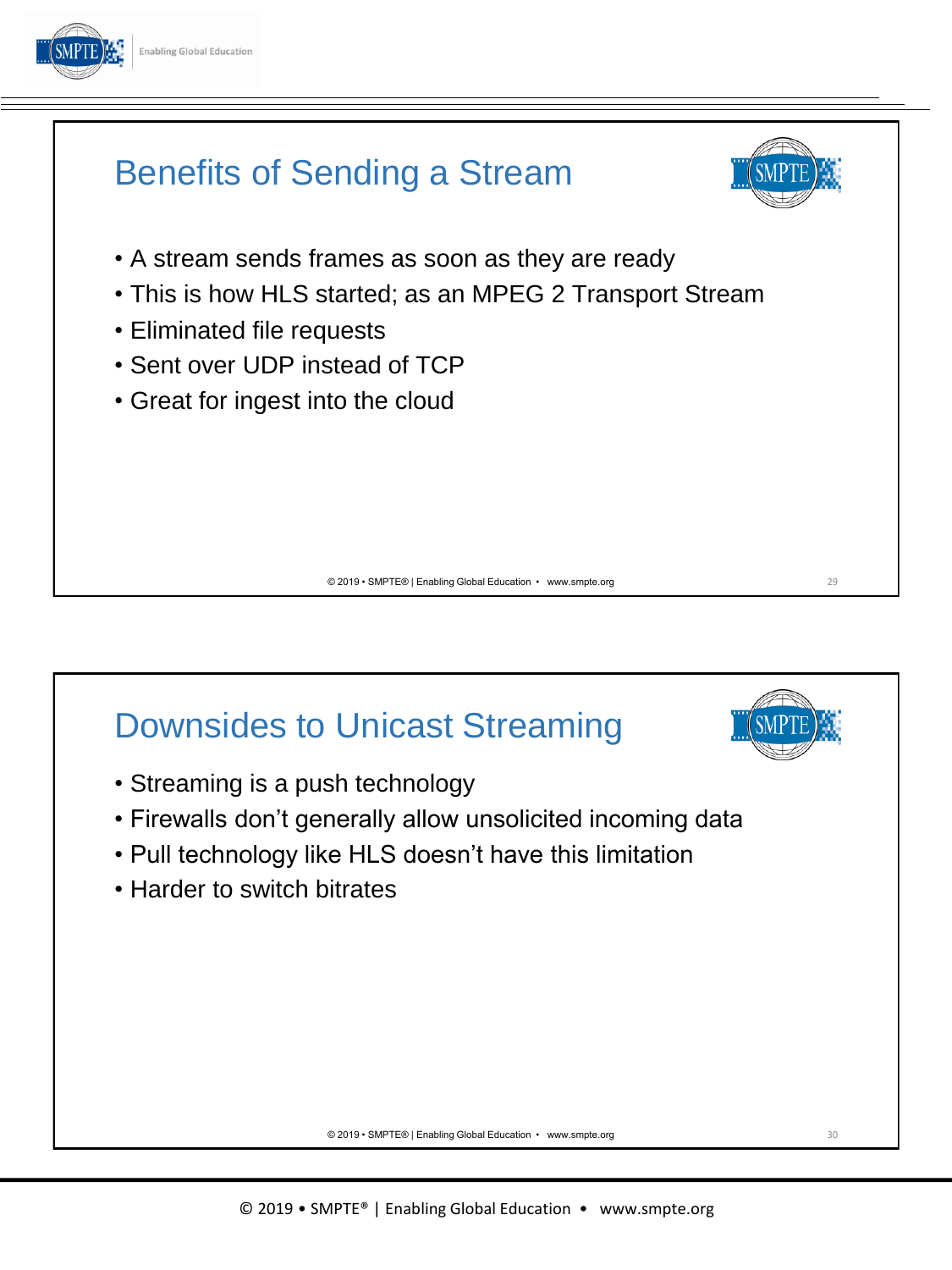



# **WebRTC**

- Created for video conferencing
- Widely used by Facebook Messenger, Google Hangouts etc.
- Peer-peer networking with 2-way data over websockets
- Continues to evolve and is increasingly relevant to broadcast
- Great replacement for RTMP distribution
- Adobe support ending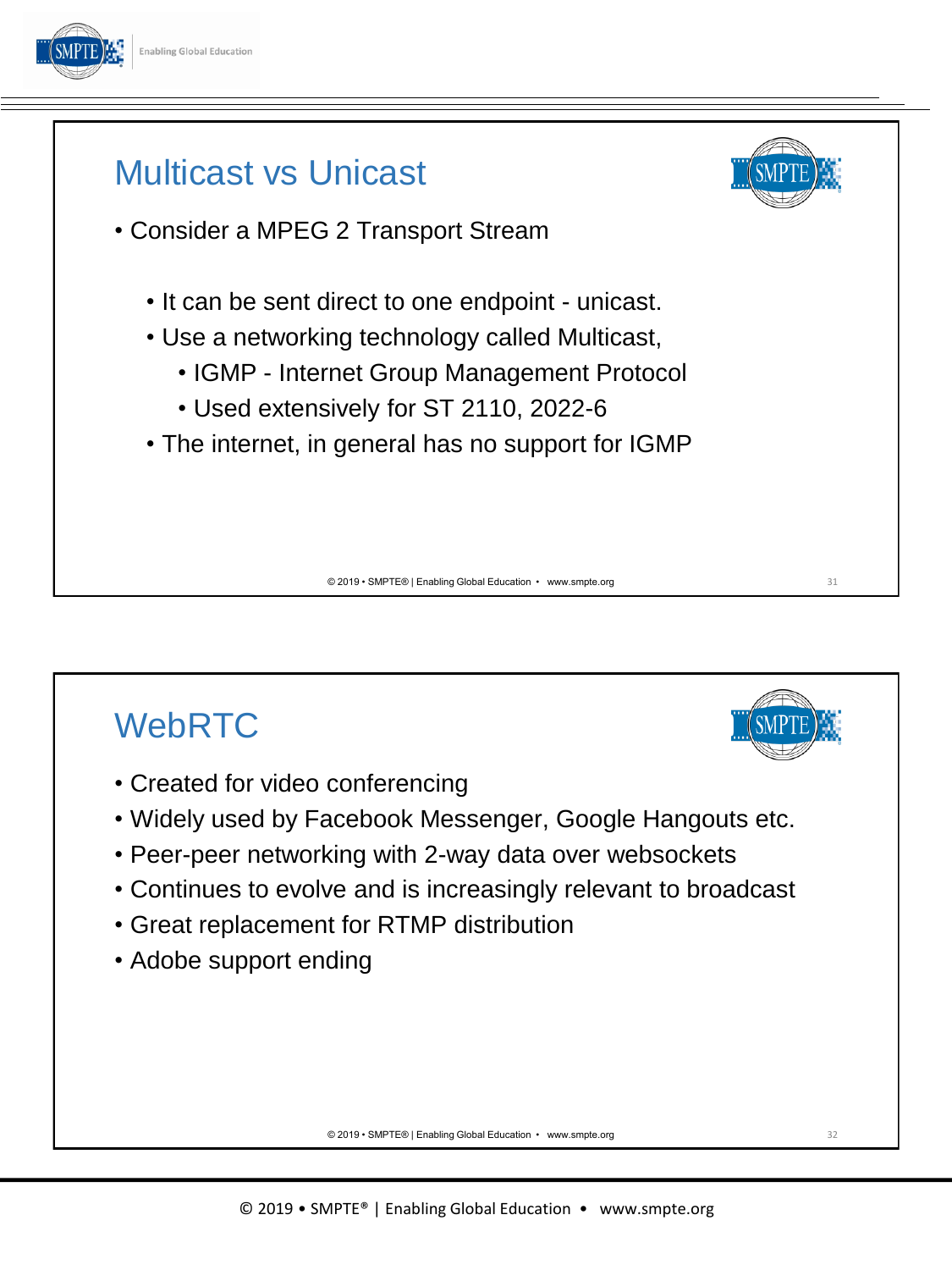



# WebRTC – Pros

- Sub-Second Latency
- Data channels provide good analytics
- ABR delivered by Simulcast
- Interoperability is high
- New features coming with WebRTC NV
- Low-latency allows for innovation in productions
- Low-latency helps avoid live-data beating the video

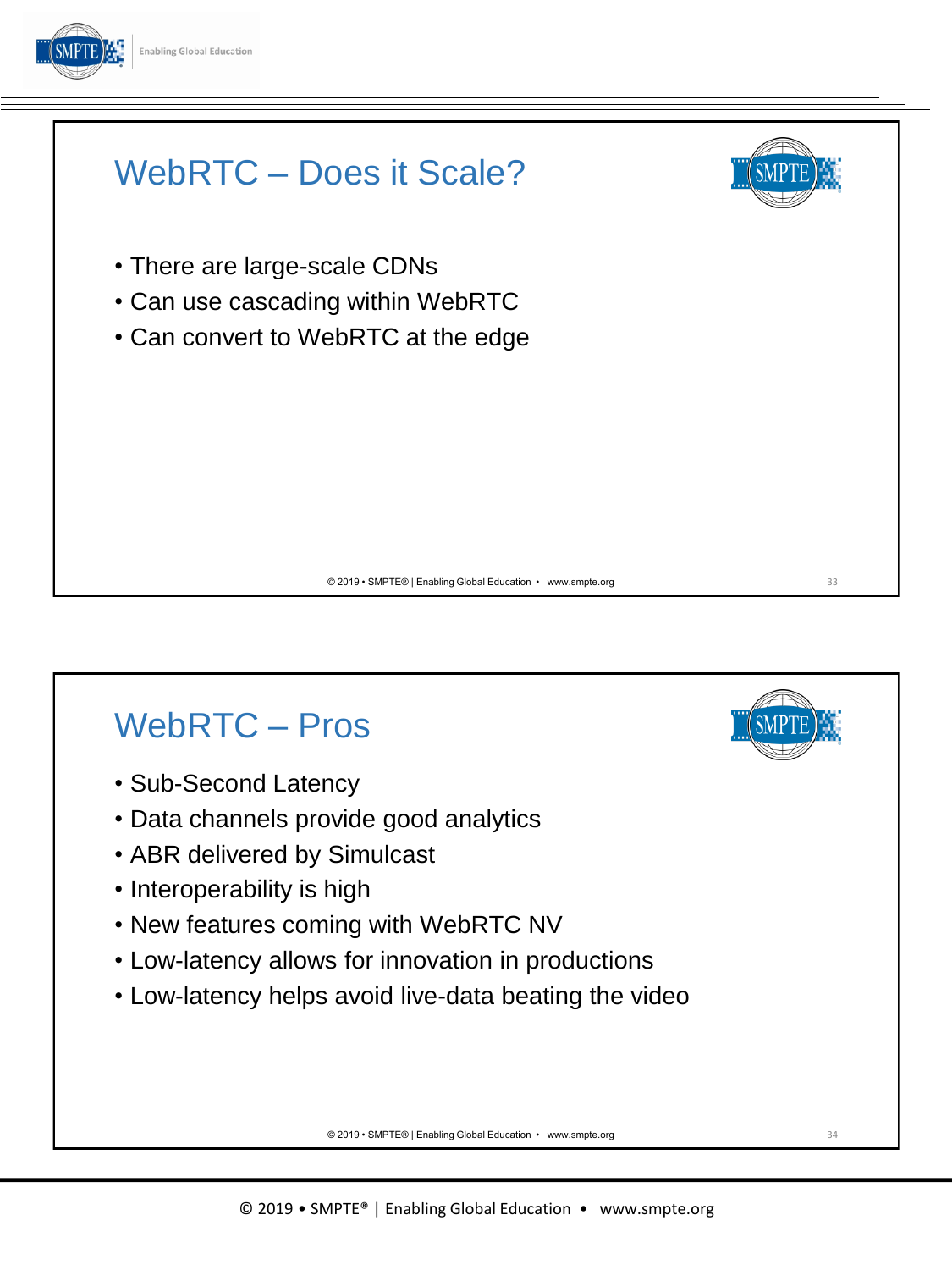

#### WebRTC – Cons



- NAT Traversal Uses ICE (Interactive Connectivity Establishment)
- ABR delivered by Simulcast
- Young, evolving technology
- CDNs need to be adapted
- Lost packets are an issue
- Not intrinsically suited to VOD, Cloud DVR etc.

© 2019 • SMPTE® | Enabling Global Education • www.smpte.org

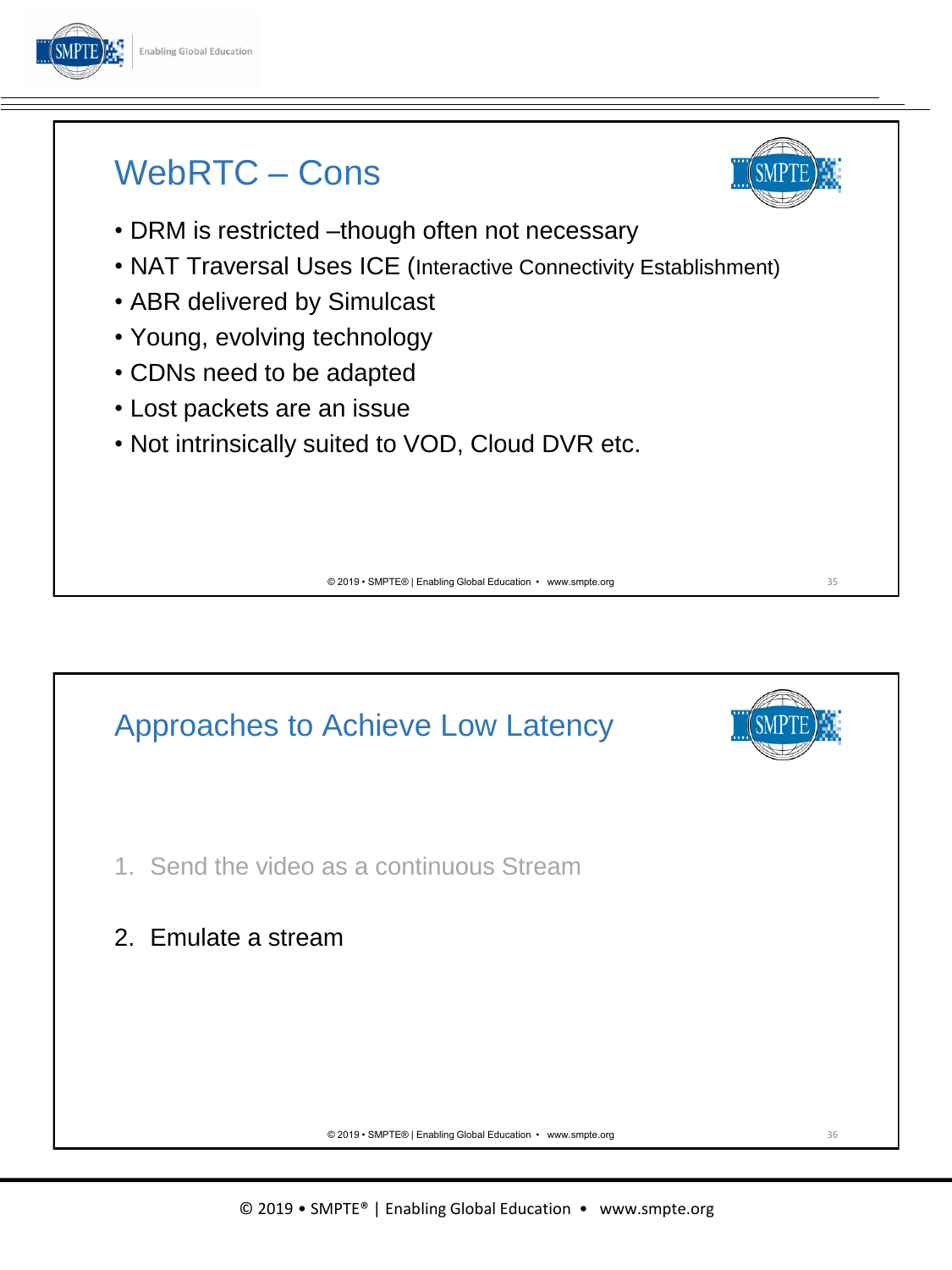



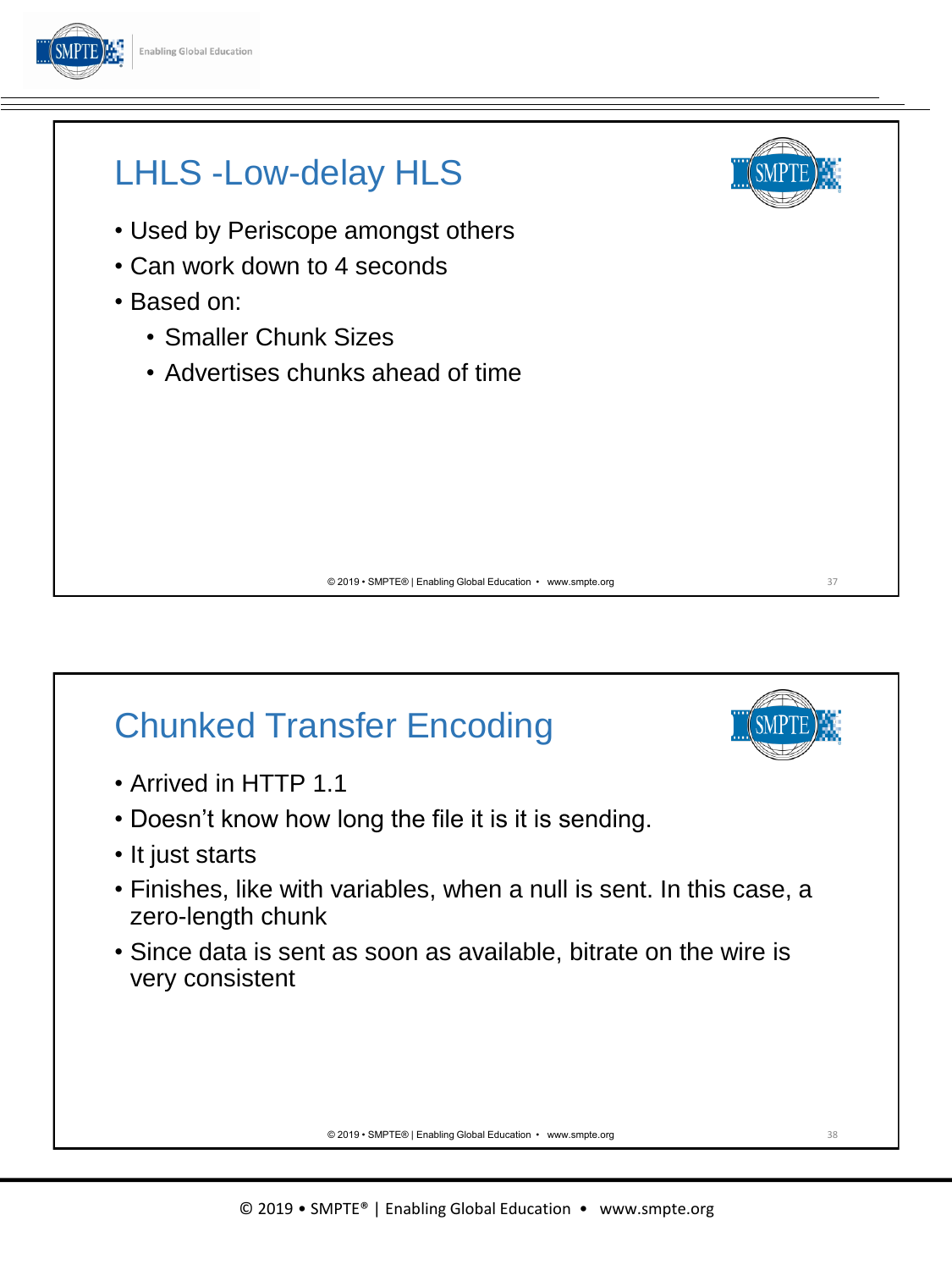



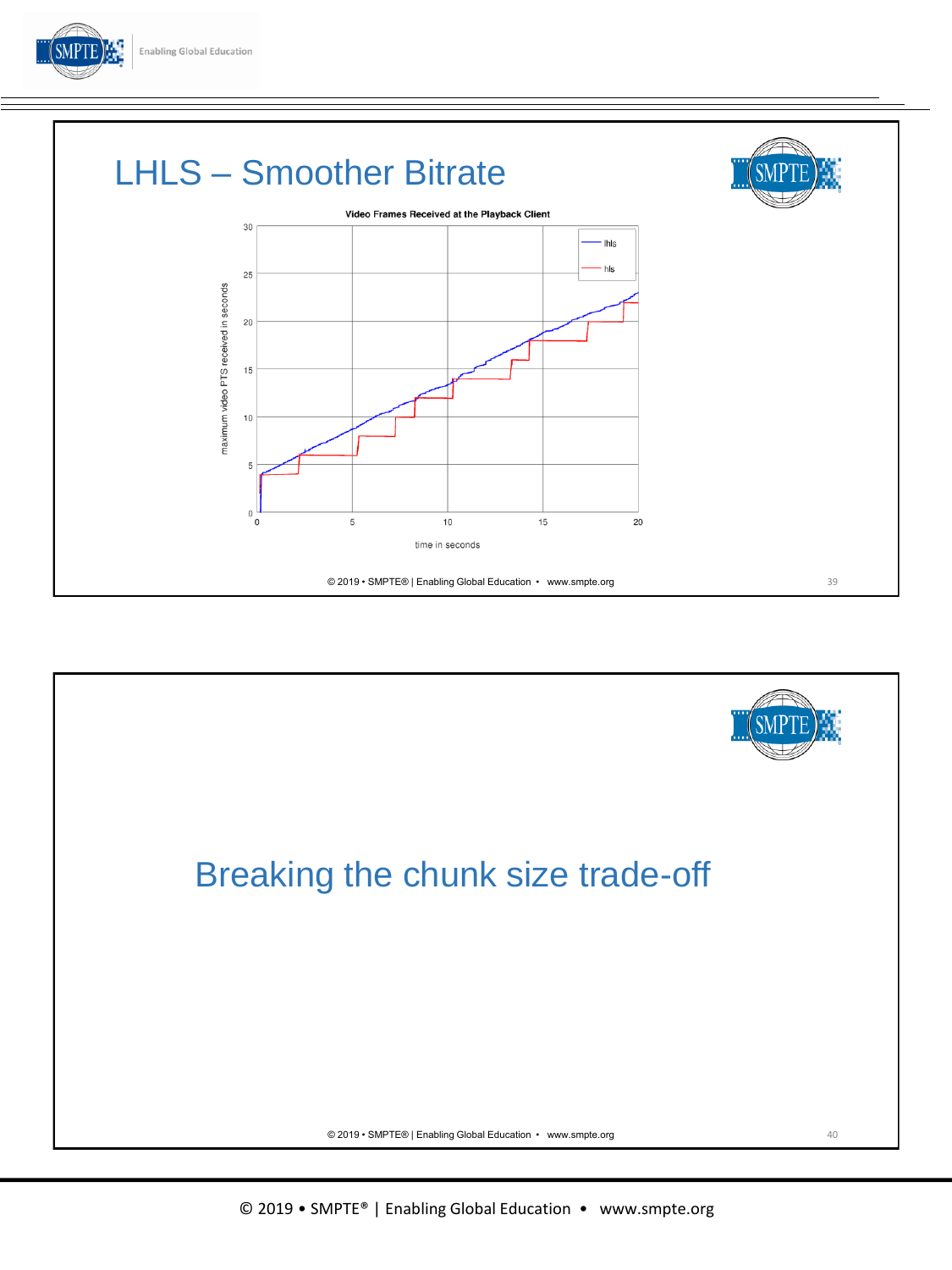

#### ISO Base Media File Format



41

- An ISO/MPEG standard for containing media
- Based on Apple's QuickTime
- Part of the MP4 family
- Object-orientated using the concept of 'boxes' to contain media
- Timing is based on what went before, not recorded timestamps
- Extensible for new metadata, codecs etc.

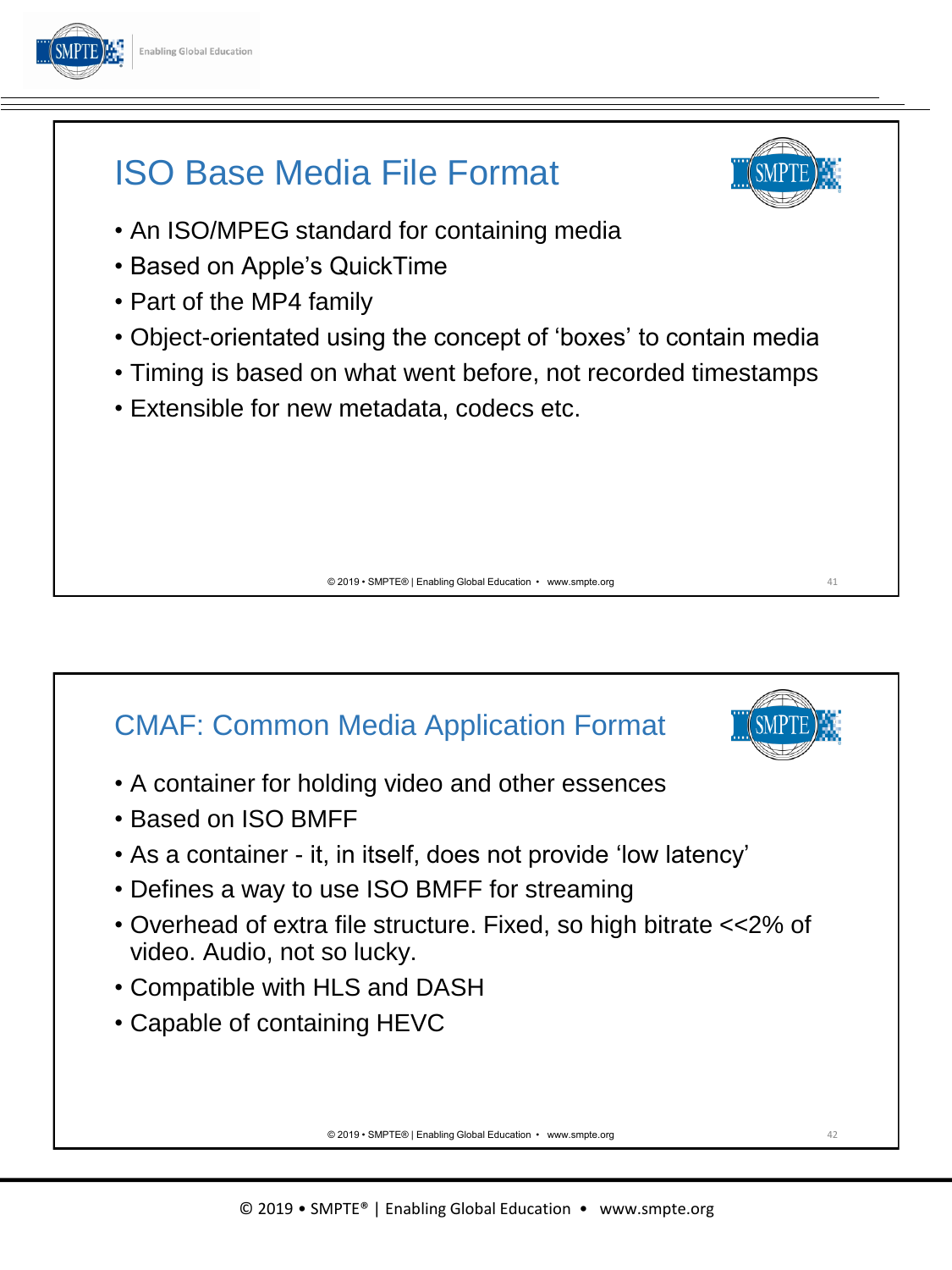

© 2019 • SMPTE® | Enabling Global Education • www.smpte.org

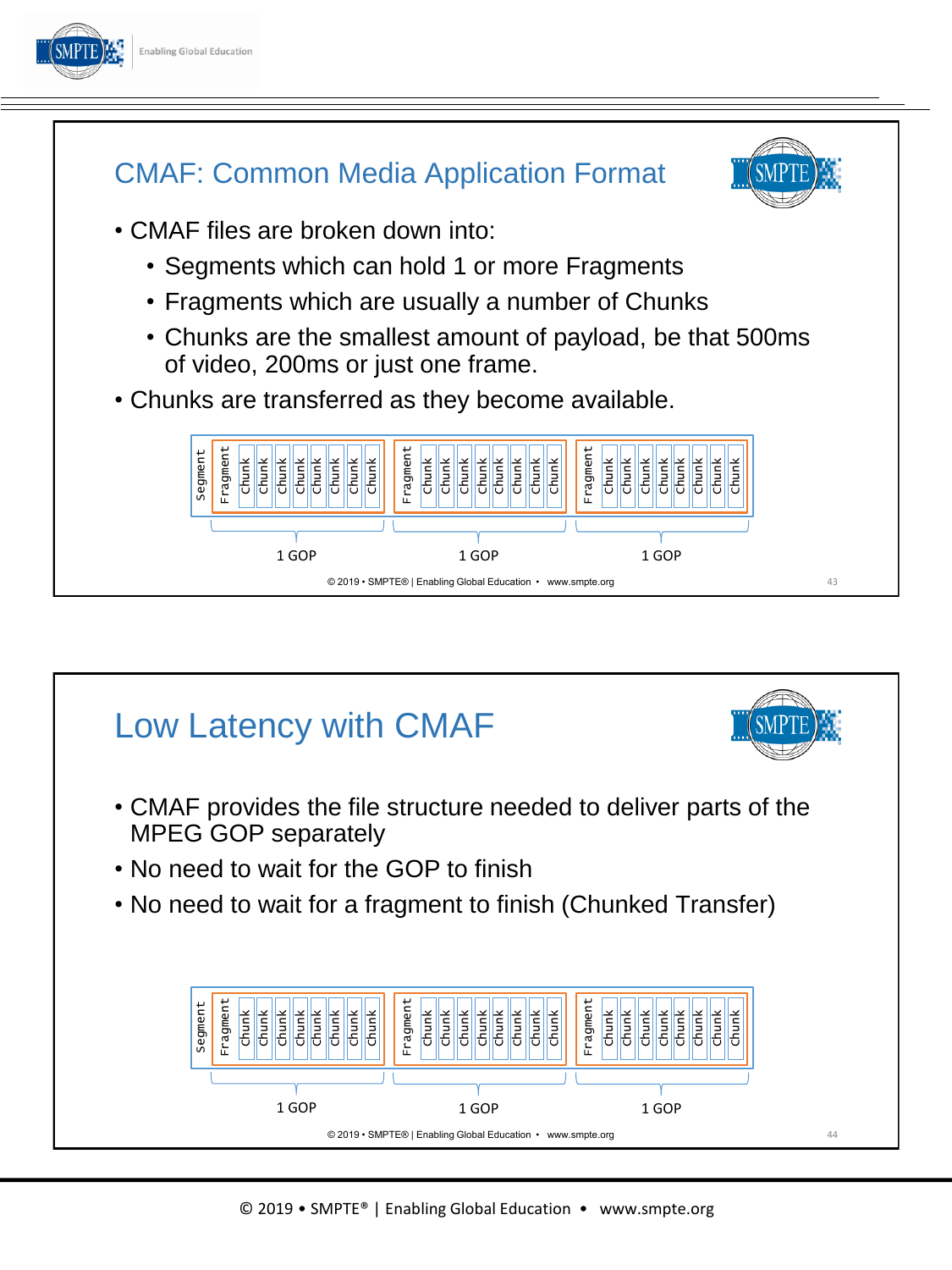



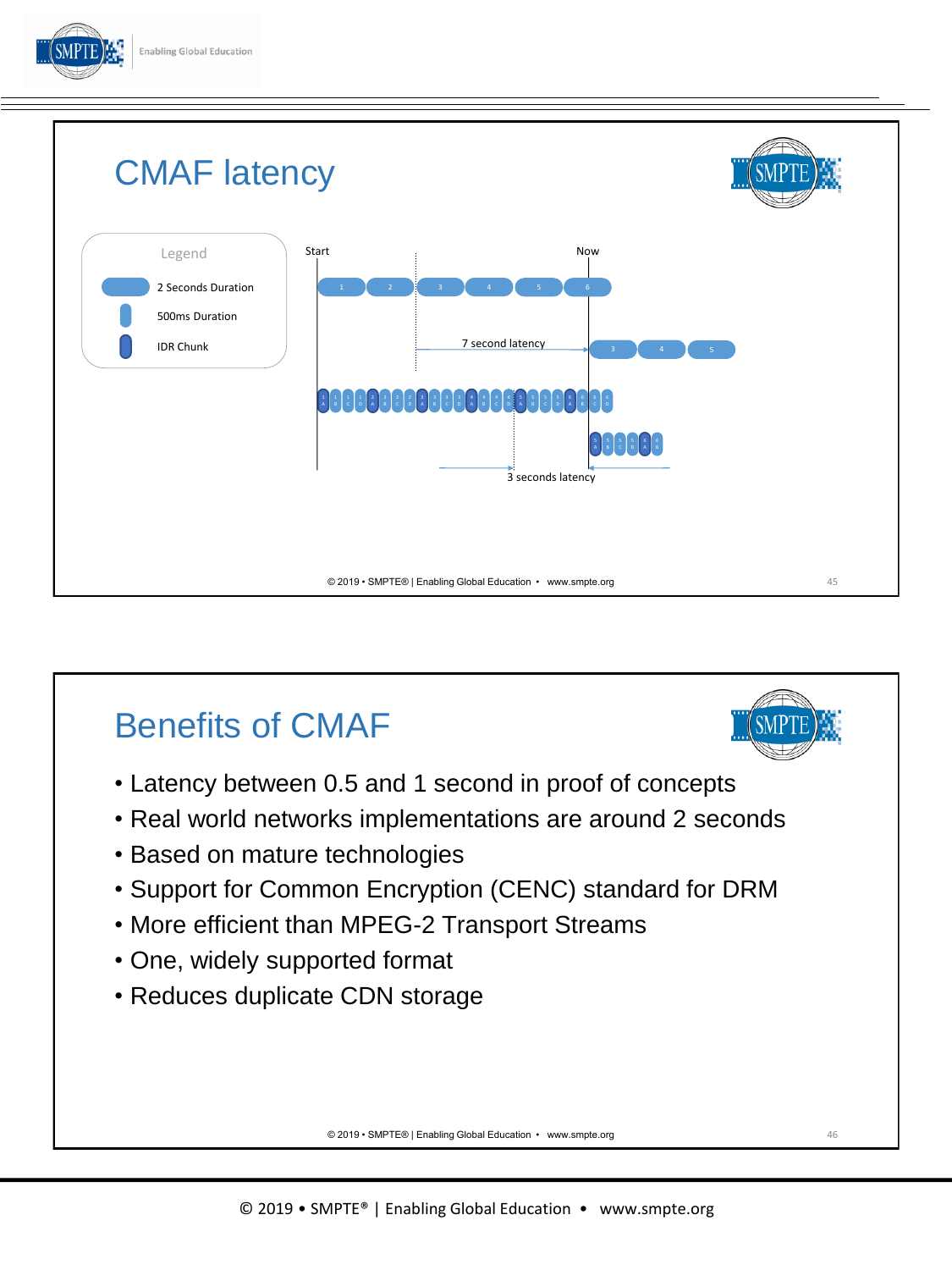

#### **Transportation**

- QUIC is a new protocol for transferring data to replace HTTP
- It has optimisations to be quicker
- Built on UDP
- Handles its own retransmissions
- Multiplexes data to avoid dependencies
- Jury is still out on how much it improves streaming performance

© 2019 • SMPTE® | Enabling Global Education • www.smpte.org

# WebRTC All the Way?

- WebRTC is the only standards based technology for sub-second live streaming over public internet.
- CMAF performs strongly in 1-4 seconds range
- Look at your use case
	- Quality, DRM can point towards CMAF
	- Live-is king (look at FEC and NACK to ensure resilience)

© 2019 • SMPTE® | Enabling Global Education • www.smpte.org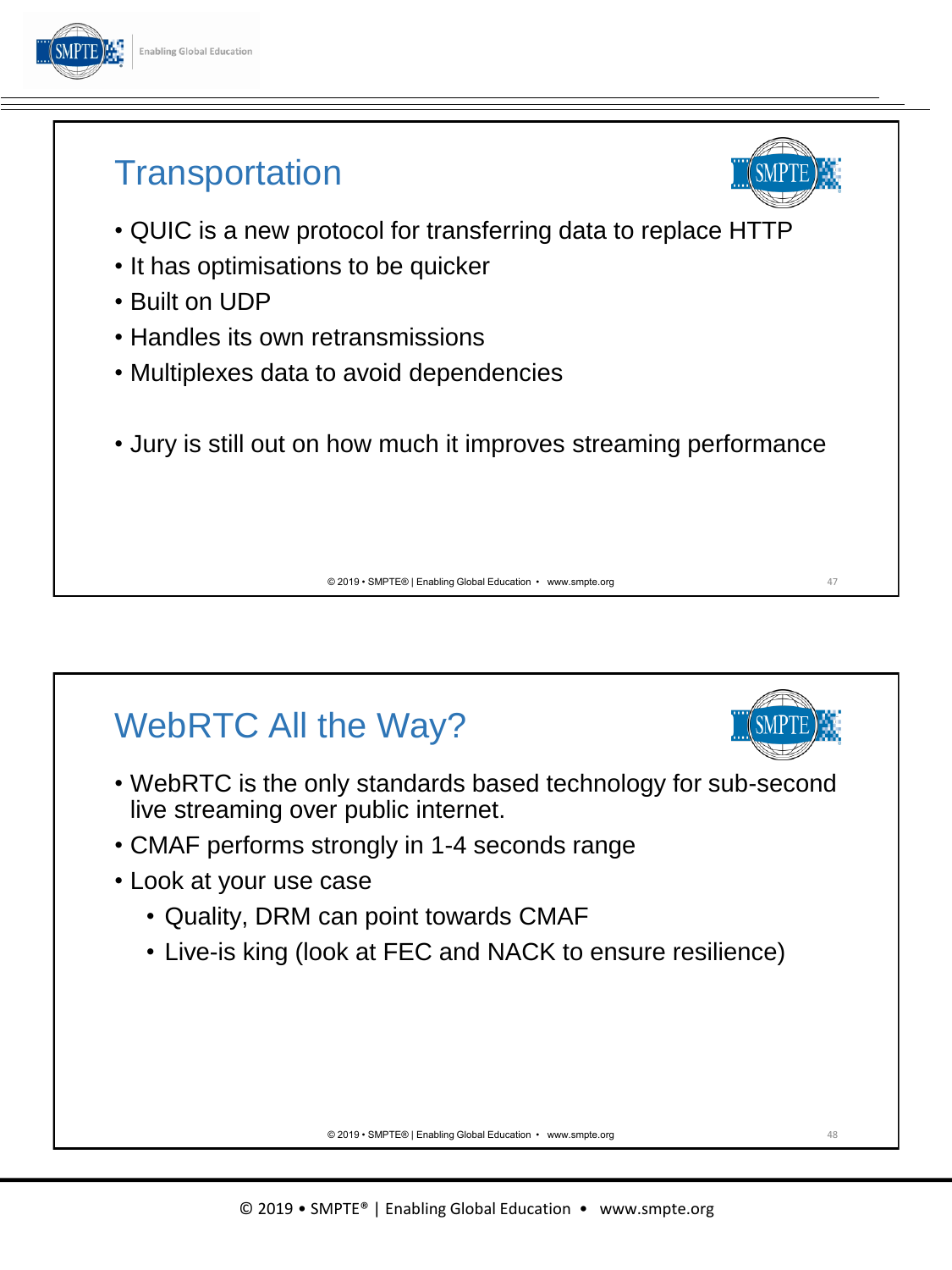

#### **Conclusion**



49

We have seen:

- Why HLS has been so successful
- Why ultra-low latency isn't possible with HLS
- The pros and cons of using WebRTC
- The benefits of decoupling chunk size from MPEG GOP length
- That ultra-low latency streaming is possible